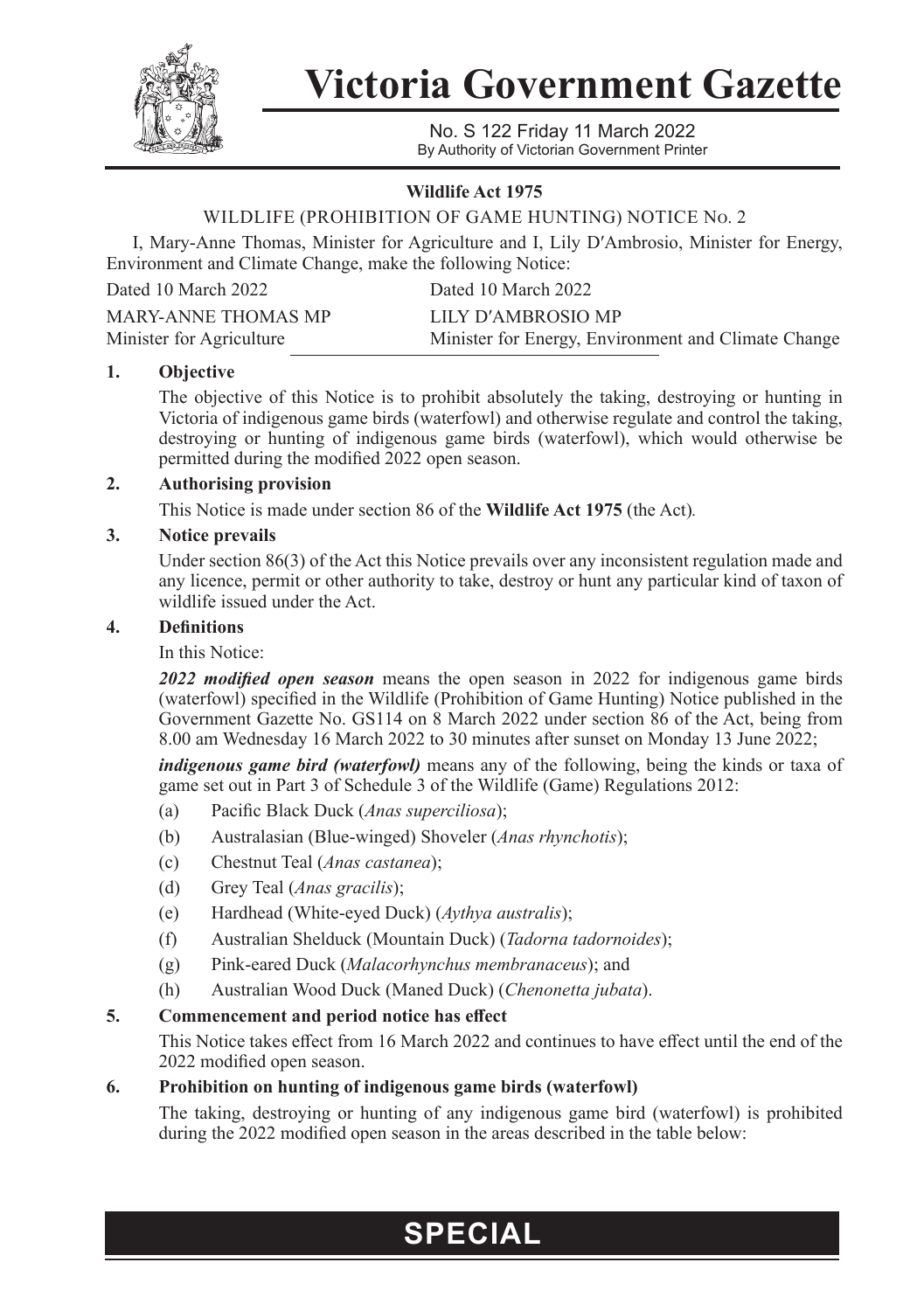| <b>Area Name</b>                             | <b>Location and Description</b>                                                                                                                                                                                                                                                                                                                                                                                              |
|----------------------------------------------|------------------------------------------------------------------------------------------------------------------------------------------------------------------------------------------------------------------------------------------------------------------------------------------------------------------------------------------------------------------------------------------------------------------------------|
| Kow Swamp                                    | Located in the Campaspe Shire, near Gunbower. The area includes<br>all of Kow Swamp up to the Taylors Creek outflow regulator<br>$(144^{\circ}19'01''E, 35^{\circ}57'05''S)$ , the Box Bridge regulator $(144^{\circ}15'50''E,$<br>35°55′52″S), and south to the bridge on the Picanniny Creek<br>(144°16'44"E, 35°59'34"S).                                                                                                 |
| Reedy Lakes                                  | Located in the Gannawarra Shire, near Kerang. The area includes all of<br>First, Second (Middle) and Third Reedy Lakes. The western boundary<br>is defined by Flood Lane (starting from 143°51'41"E, 35°37'59"S)<br>south to the Murray Valley Highway (143°51'20"E, 35°39'32"S) and<br>the Murray Valley Highway to the intersection of Apex Park Road<br>$(143°52'39"E, 35°41'22"S)$ . The southern boundary is Apex Road. |
| Richardson River                             | Located in the Buloke Shire. The boundary being the mouth of the<br>Richardson River at Lake Buloke (142°57'44"E 36°19'25"S) up to and<br>including the Sunraysia Highway Bridge (142°57'44"E 36°19'25"S).                                                                                                                                                                                                                   |
| Tower Hill State Game<br>Reserve - West lake | The western lake of Tower Hill State Game Reserve, as shown by<br>the hatching on the map below, located in the Warrnambool City<br>approximately 13 km north-west of Warrnambool. The northern point<br>of closure is the line between 38°18'29.17"S, 142°21'14.38"E and<br>38°18'38.92"S, 1425°21'14.38"E.<br><b>Towerhill</b><br>Lake                                                                                     |
|                                              | 100 <sub>m</sub>                                                                                                                                                                                                                                                                                                                                                                                                             |
| Lake Muirhead State<br>Game Reserve          | The whole of Lake Muirhead State Game Reserve, approximately<br>14 km north-west of Willaura located in Ararat Rural City                                                                                                                                                                                                                                                                                                    |
| Green Swamp State<br>Game Reserve            | The whole of Green Swamp State Game Reserve, located in the Ararat<br>Rural City, near Glenthompson                                                                                                                                                                                                                                                                                                                          |
| Bryan Swamp State<br>Game Reserve            | The whole of Bryan Swamp State Game Reserve, located in the<br>Southern Grampians Shire, north-west of Dunkeld                                                                                                                                                                                                                                                                                                               |
| Lake Wongan State<br>Game Reserve            | The whole of Lake Wongan State Game Reserve, located north-east of<br>Streatham, in the Pyrenees Shire                                                                                                                                                                                                                                                                                                                       |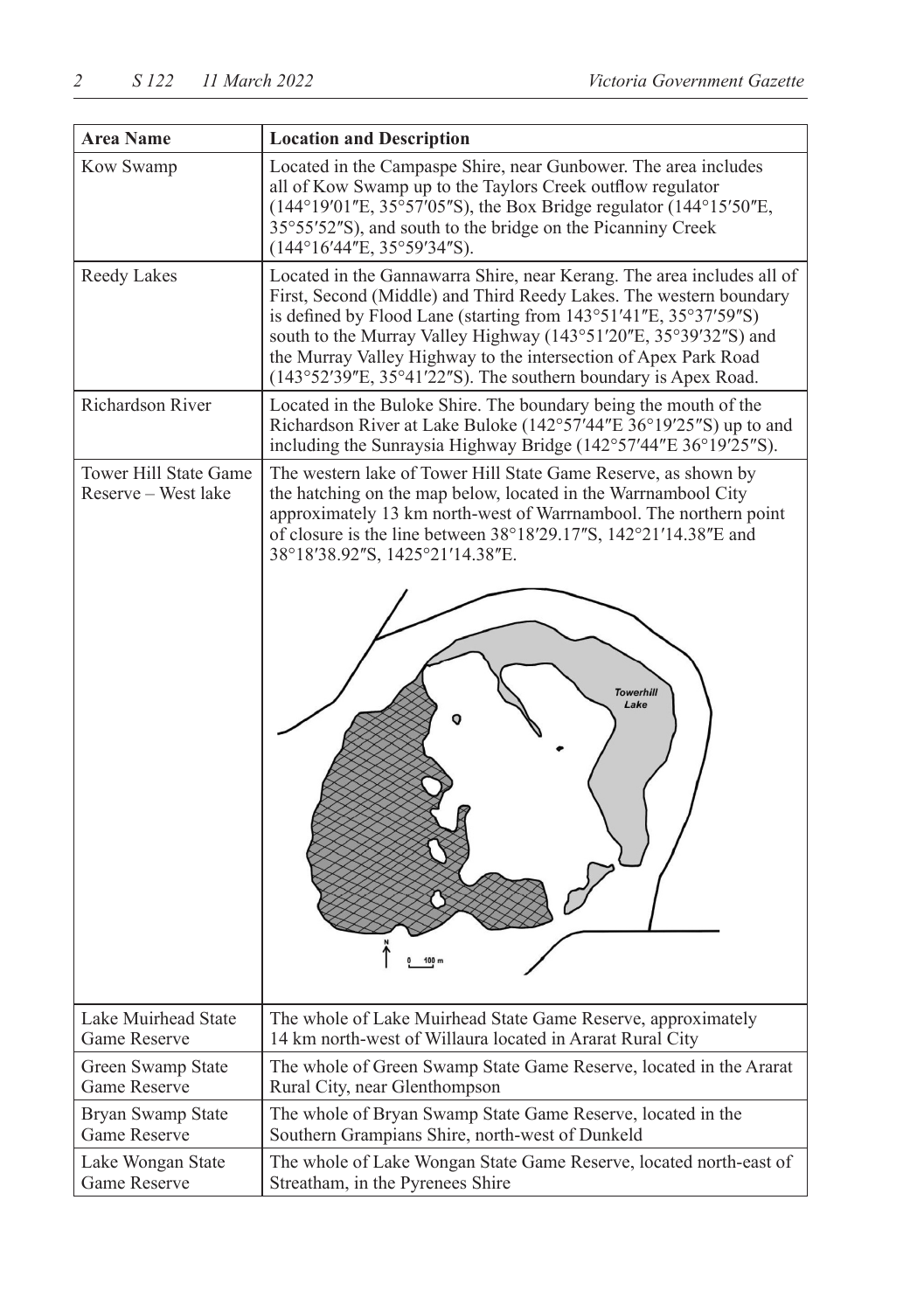#### **7. Contravention of Notice**

A person must not contravene any part of this Notice.

#### Penalty: 25 penalty units.

**Note:** Unless modified by this Notice, the matters specified in the Wildlife (Prohibition of Game Hunting) Notice published in Government Gazette No. G S114 on 8 March 2022 continue to apply in respect of the modified 2022 open season, including the prohibition of the taking, destroying or hunting of the Australasian (Blue-winged) Shoveler (*Anas rhynchotis*) and Hardhead (White-eyed Duck) (*Aythya australis)* specified in Clause 6 of that Notice and the modification of the default bag limit specified in Clause 7 of that Notice.